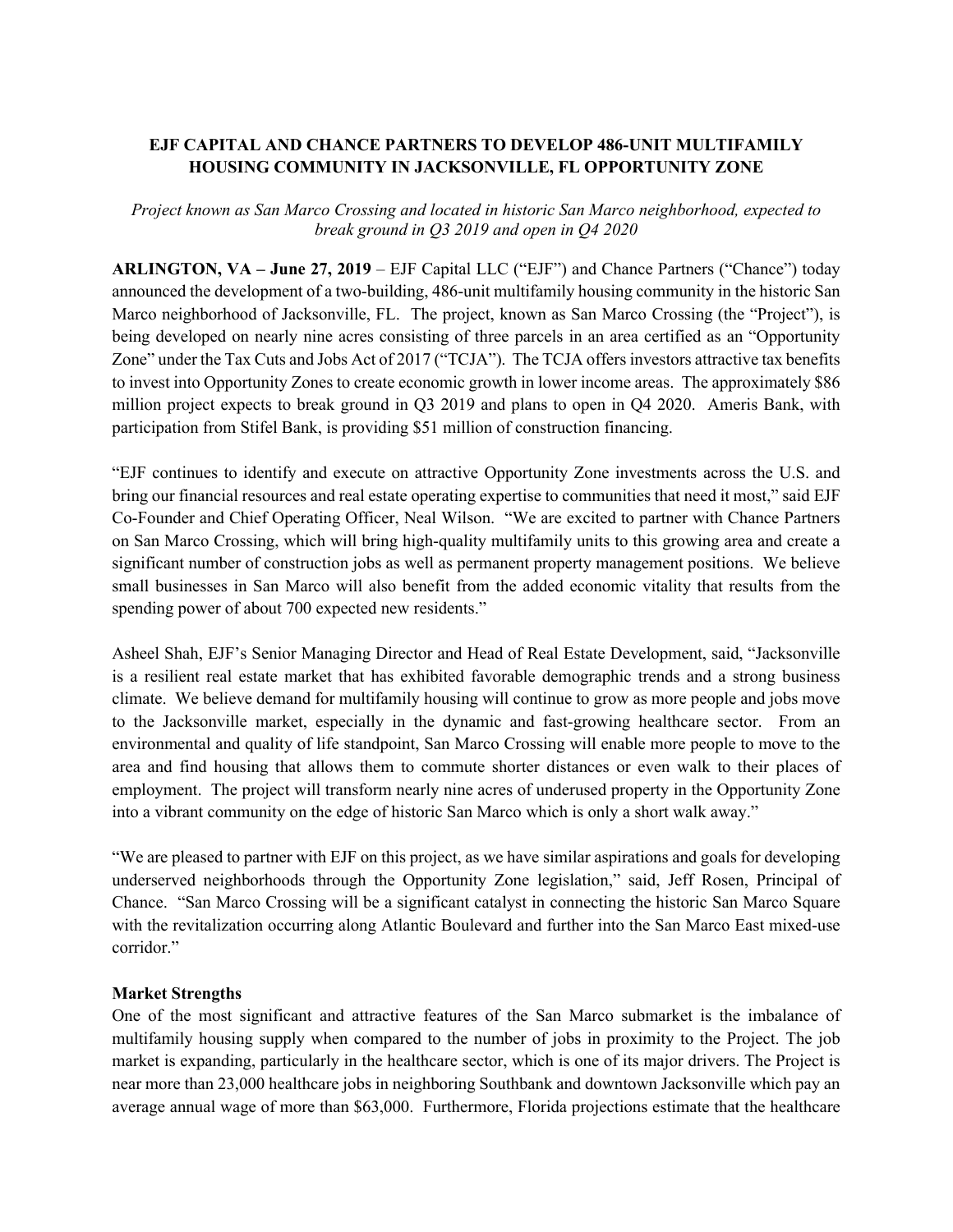industry will be the fastest growing sector in the Jacksonville Metropolitan Statistical Area ("MSA") through 2026, adding nearly 14,000 jobs, an increase of nearly 19 percent.

The Jacksonville MSA boasts the fourth largest employment market in the state with approximately 709,000 jobs. Employment has averaged almost 16,000 new jobs annually since 2010 and median household income of \$58,700 is the third highest in the state. Many people, including families, have moved to the area, with the population growing nearly 12 percent since 2010, a ratio higher than the Atlanta, Miami, and Tampa-St. Petersburg MSAs.

Importantly, San Marco Crossing is in the heart of this activity. The Project is just a mile-and-a-half south of the healthcare complexes in Southbank, two miles south of downtown Jacksonville, and six miles north of the J Turner Butler Boulevard and the St. Johns Town Center employment corridor, all easily accessible from the Project through a network of roads, Philips Highway and I-95.

Moreover, the Project is within one of the only historic, infill neighborhoods in Jacksonville, located on the east bank of the St. Johns River, and a five-minute walk to the commercial heart of San Marco with its treelined streets and historic charm. San Marco boasts diverse and unique boutiques and eateries primarily around Balis Park. Regency Centers, which is one of the nation's largest operators of grocery-anchored shopping centers, is scheduled to start construction on a Publix-anchored retail center about one-quarter mile west of the Project in the near future.

"We believe no neighborhood is better connected to Southbank and its healthcare complexes than San Marco Crossing," Shah said.

San Marco Crossing has engaged Jacksonville-based Live Oak Contracting as the General Contractor for the Project with completion expected in 2021.

## **About EJF Capital**

EJF Capital LLC is a global alternative asset management firm headquartered outside of Washington, D.C. As of March 31, 2019, EJF manages approximately \$7.5 billion across a diverse group of alternative asset strategies. The firm was founded in 2005 by Manny Friedman and Neal Wilson. Since inception, EJF has focused on regulatory event-driven investment themes including its newly formed strategy to invest in Opportunity Zones.

EJF formed the EJF OpZone Fund I LP (the "Fund") to take advantage of certain benefits provided by the TCJA. Benefits to U.S. taxable investors include the ability for investors to (1) defer recognizing recent capital gains for federal income tax purposes until 2026 (treatment of state capital gains varies by state), (2) reduce the amount of capital gains recognized in 2026 by 15% (for investors investing in 2019), and (3) eliminate any federal capital gains tax generated from investments in the Fund (for investors in the Fund at least ten years). If you would like more information on the Fund, please contact EJF Investor Relations at investorrelations@ejfcap.com.

EJF has built a track record of providing equity capital to development projects in Opportunity Zones across the country with San Marco being the fourth investment by the Fund. EJF has invested in the ground up